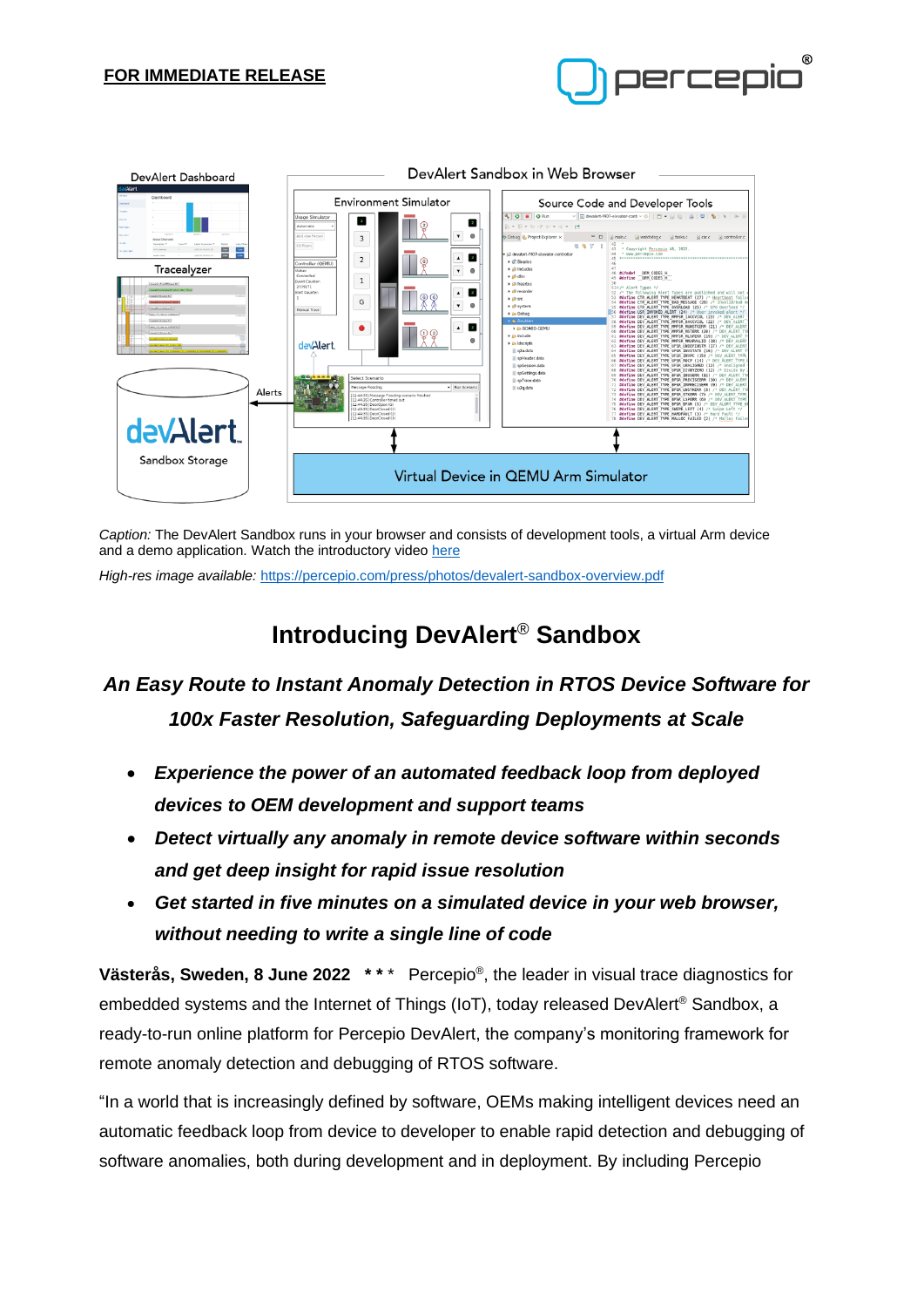DevAlert in shipped devices, OEMs can react 100x faster on software issues in the field and provide rapid updates to safeguard customer operations. DevAlert Sandbox provides an easy route to exploring the concept in general, and DevAlert in particular," said Percepio CEO and founder Johan Kraft.

Percepio DevAlert is a cloud-connected monitoring framework for anomaly detection and remote debugging of RTOS-based embedded software, during development and in deployment at scale. DevAlert enables a diagnostic feedback loop from deployed devices back to OEMs and operators, and provides immediate and full insight into anomalies in the device software via software tracing and the integrated Tracealyzer tool. This way, OEMs can provide rapid solutions to safeguard their devices and related business, and reduce debugging and customer support costs. DevAlert is designed to fit in small microcontroller-based devices and scales to large device fleets without causing alert fatigue.

DevAlert Sandbox lets users experience a full DevAlert setup directly in their web browser using a simulated device, and without having to write any code. A ready-to-run application example is included with source code and development tools, allowing developers to explore and experiment with use-cases of software anomaly monitoring, and expand the solutions to their own projects.

The example application provided by DevAlert Sandbox is an elevator control system running on a virtual Arm microcontroller, powered by the xPack QEMU Arm simulator and monitored using Percepio DevAlert. A graphical simulator interface allows for triggering anomalies in the elevator controller, which are detected and reported using Percepio DevAlert together with software traces that explain the reported anomalies.

DevAlert and DevAlert Sandbox are available free of charge for an evaluation period. To get started, visit [https://percepio.com/devalert](https://percepio.com/devalert?utm_source=devalert&utm_medium=press-release&utm_campaign=DevAlert-Sandbox) and sign up for a free evaluation account.

### **About Percepio**

Percepio is the leading provider of visual trace diagnostics for embedded and IoT software systems in development and in the field. [Percepio Tracealyzer](https://percepio.com/tracealyzer?utm_source=tracealyzer&utm_medium=press-release&utm_campaign=DevAlert-Sandbox) combines software tracing with powerful visualizations, allowing users to visually spot and analyze issues in software recordings during development and testing. Tracealyzer has been licensed by over 800 development teams and supports a wide range of embedded software platforms, such as FreeRTOS, Azure RTOS ThreadX, Zephyr RTOS, VxWorks and Linux.